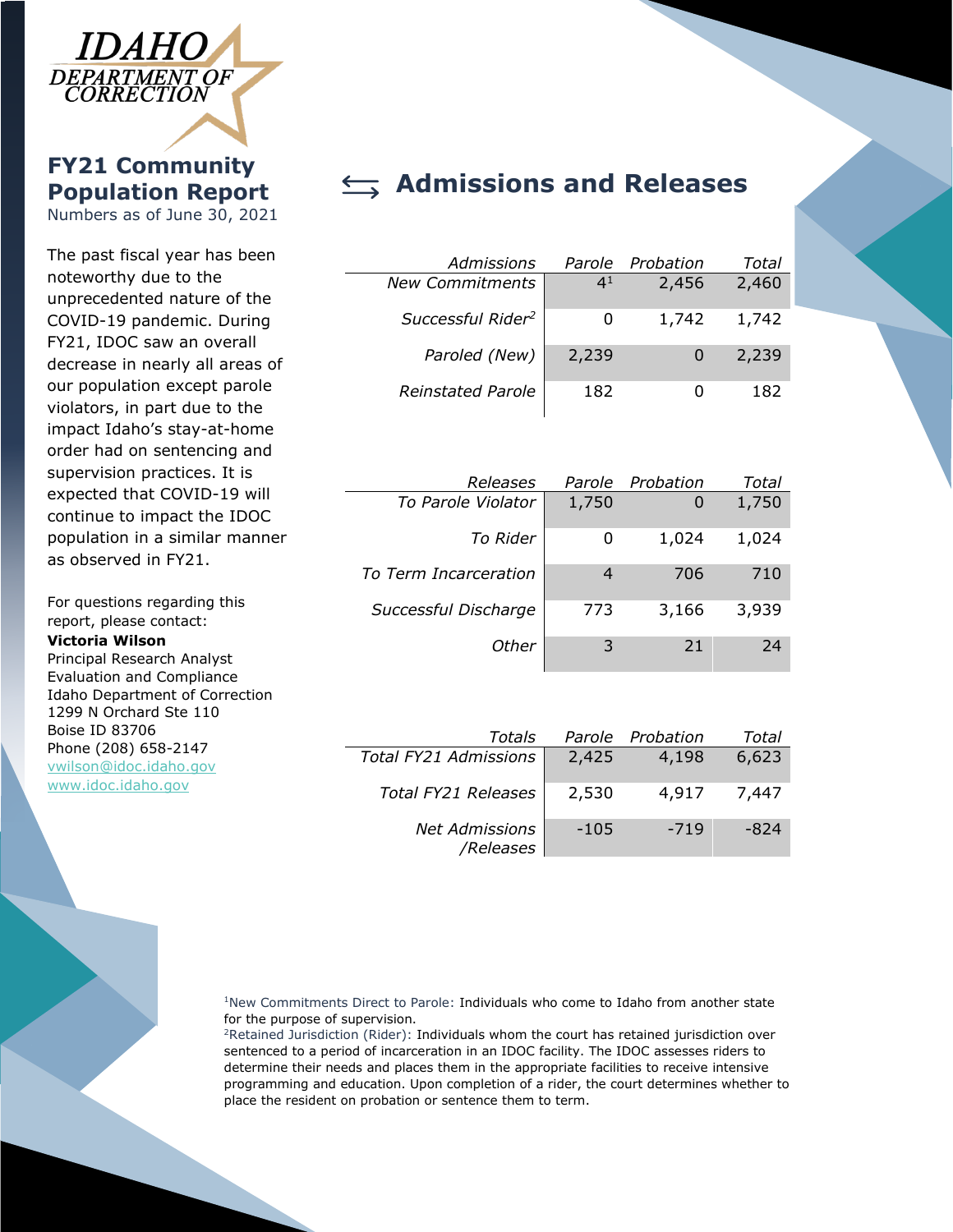

**FY21 Community Population Report** Numbers as of June 30, 2021



### **Total Population** lè.

The total community population has increased 8.3% from FY17. However, there was a 4.7% decrease in the last fiscal year from 17,403 to 16,579. The parole population decreased 2.2%. The probation population decreased 5.7%.



# **Crime Groups**

Of the total community population, 43.2% were sentenced on drug charges. The total number of drug charges has increased 4.6% in the last fiscal year. Property crimes saw the greatest change, with a decrease of 22.5%.



■2020 2021

**Crime Groups**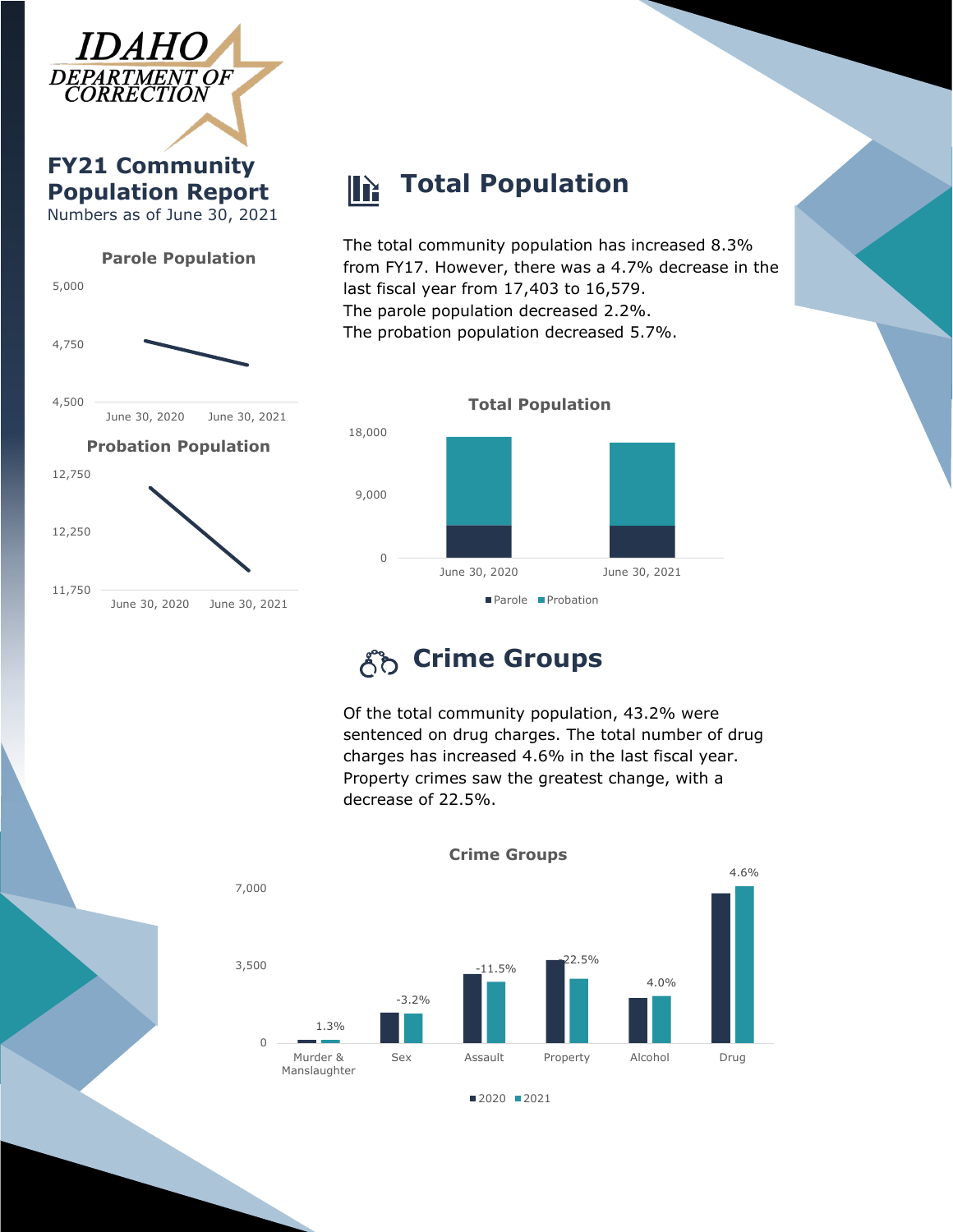

**FY21 Community Population Report** Numbers as of June 30, 2021

### District - 2020



**District - 2021** 



### **District** 畾

Of the total community population, 27.5% were located in District 4. The District 3 population has decreased 6.0% in the last fiscal year. District 6 saw the greatest change, with a decrease of 10.7%.

| <b>District - 2020</b> | <b>Parole</b> | <b>Probation</b> |
|------------------------|---------------|------------------|
| $DO - LSU^3$           | 544           | 997              |
| D1                     | 355           | 1,670            |
| D <sub>2</sub>         | 146           | 587              |
| D <sub>3</sub>         | 904           | 2,475            |
| D4                     | 1,661         | 3,154            |
| D <sub>5</sub>         | 485           | 1,532            |
| D6                     | 213           | 962              |
| D7                     | 458           | 1,260            |
| Total                  | 4,766         | 12,637           |

| <b>District - 2021</b> | <b>Parole</b> | <b>Probation</b> |
|------------------------|---------------|------------------|
| DO - LSU               | 524           | 866              |
| D <sub>1</sub>         | 340           | 1,569            |
| D <sub>2</sub>         | 121           | 585              |
| D <sub>3</sub>         | 950           | 2,263            |
| D <sub>4</sub>         | 1,557         | 2,970            |
| D <sub>5</sub>         | 484           | 1,508            |
| D <sub>6</sub>         | 204           | 845              |
| D7                     | 471           | 1,210            |
| <b>Total</b>           | 4,651         | 11,816           |

**District Map** 



Powered by Bing © GeoNames

3District 0 – Limited Supervision Unit (LSU): Individuals whose risks and needs merit less supervision than higher risk individuals.